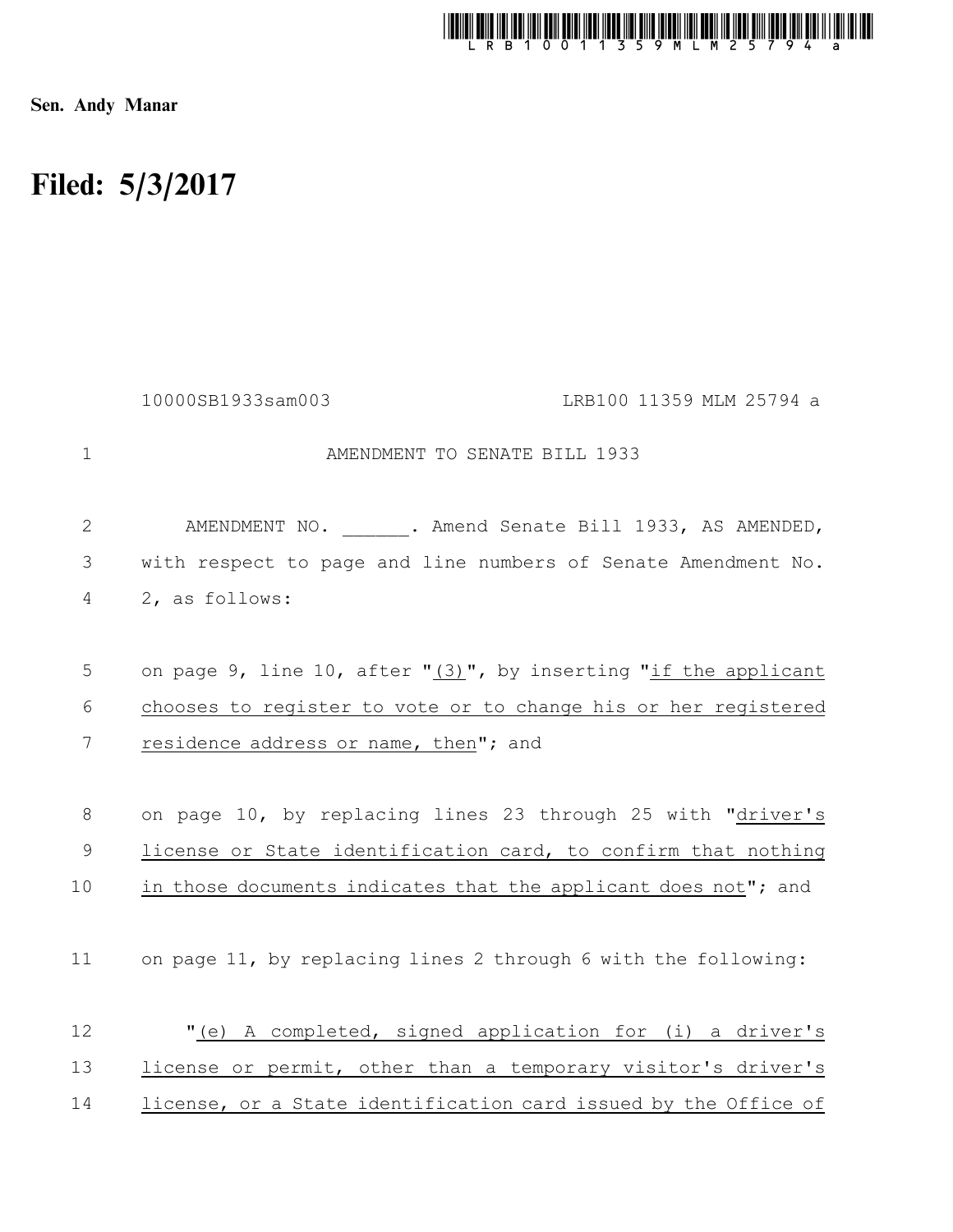10000SB1933sam003 -2- LRB100 11359 MLM 25794 a

| $\mathbf 1$ | the Secretary of State, that meets the requirements of the      |
|-------------|-----------------------------------------------------------------|
| 2           | federal REAL ID Act of 2005; or (ii) a completed application    |
| 3           | under subsection (b-5) of this Section with a separate          |
| 4           | signature attesting the applicant meets the qualifications to   |
| 5           | register to vote in Illinois at his or her residence address as |
| 6           | indicated on his or her application shall constitute a signed   |
| 7           | application to"; and                                            |
|             |                                                                 |
| 8           | on page 11, by replacing lines 10 and 11 with "registered       |
| $\mathsf 9$ | residence address or name. If the identification documents      |
| 10          | provided to complete the dual-purpose application indicate      |
| 11          | that"; and                                                      |
|             |                                                                 |
| 12          | on page 14, line 5, after "(3)", by inserting "if the applicant |
| 13          | chooses to register to vote or to change his or her registered  |
| 14          | residence address or name, then"; and                           |
|             |                                                                 |
| 15          |                                                                 |
|             | on page 15, by replacing lines 19 and 20 with "application, to  |
| 16          | confirm that nothing in those documents indicates that the      |
| 17          | applicant does not"; and                                        |
|             |                                                                 |
| 18          | on page 16, line 6, by replacing "agency's records regarding    |
| 19          | the applicant" with "identification documents provided to       |
| 20          | complete the dual-purpose application, or that the agency       |
| 21          | cross-references, "; and                                        |